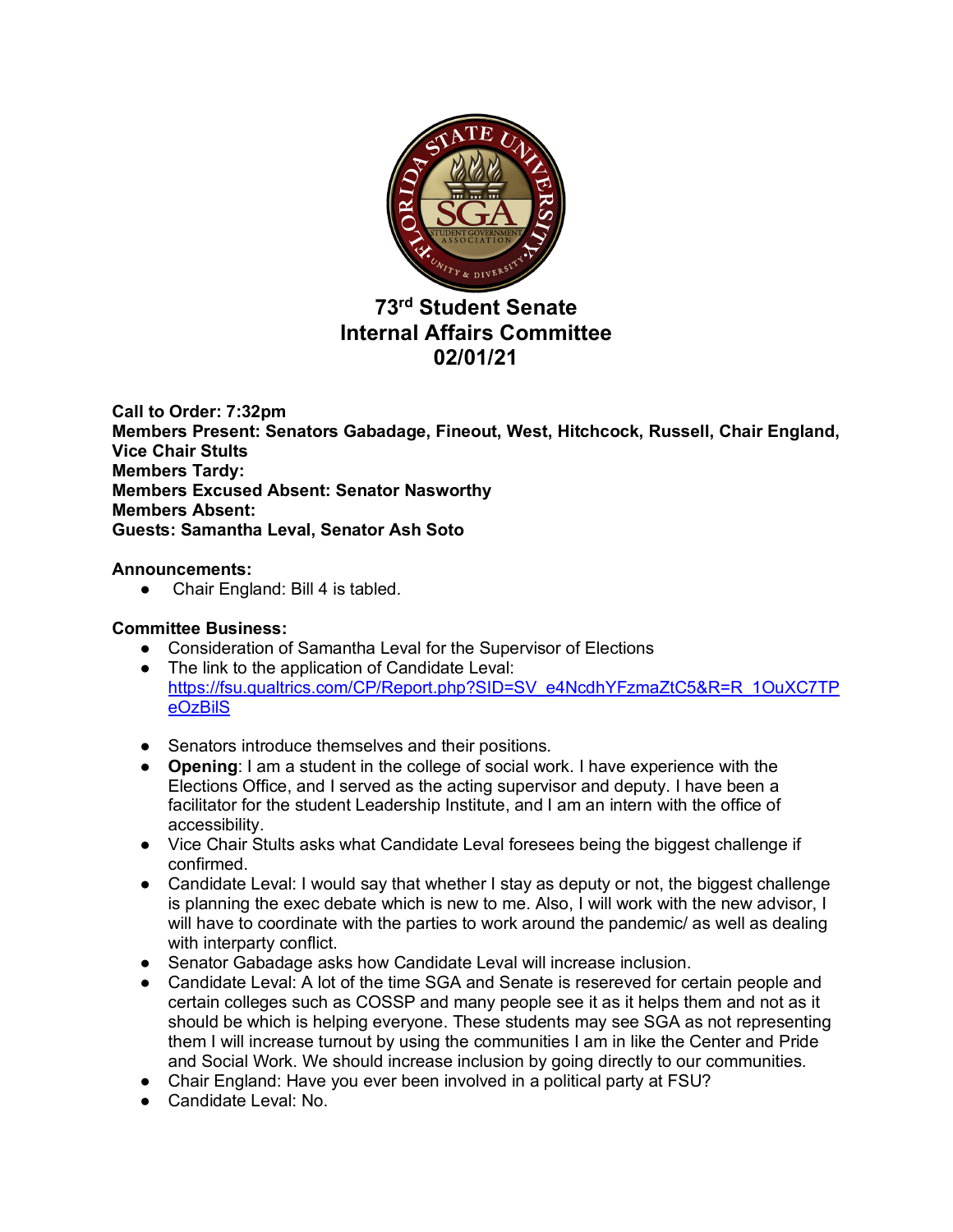- Chair England: How are you going to ensure a fair and free elections?
- Candidate Leval: That is the foremost job of my position. I am unaffiliated and I will do things by the deadlines and enforce the code without concern for what particular party. People may not be sure of how the code affects them and I think the candidate education will be important. I work with the advisors in certifying the vote.
- **Closing** Candidate Leval: Thank you for taking the time to meet with me. With my experience in the election's office, I am capable of handling the job. I have already uploaded forms and start planning the exec debate. I have a plan to communicate more with the parties. I know what works and what does not.
- Vice Chair Stults move to roundtable, Senator Gabadage seconds.
- Vice Chair Stults notes her experience and says he will vote in favor of them.
- Senator Gabadage moves to call to question, Vice Chair Stults seconds.
- 5-0 candidate passes, Senator Fineout is non-voting.

## **Old Business:**

● NONE

## **New Business:**

- Considering Resolution 11
- Senator Gabadage **Opening**: First off, I hope this passes unanimously. I do think this is an important resolution. Respecting pronouns and welcoming all students is key. This is the bare minimum and is necessary to include everyone.
- Senator Russell **Opening**: This resolution should encourage all identities to apply to different agencies and that they are respected and included. This should mean a lot to people.
- Vice Chair Stults moves to enter roundtable, Senator Hitchcock seconds.
- Vice Chair Stults apologizes to Senator Soto for not including them in the discussions of the resolution.
- Senator Soto: I personally spoke to England and Stults about this. I was never contacted about this resolution and as the only person who identifies with, they/them pronouns, I wanted to help with this resolution. I want to add an amendment to include all pronouns not just he/him and she/her. I can send a list. We should have all options and an "other" option.
- Chair England: I will make sure that it is not a drop down.
- Senator Soto: I think we should specify that it should be a clear blank box where the user can put in their pronouns.
- Stults: moves to amend the resolution including the stipulation that it should be open ended and blank box format. Hitchcock seconds.
- Sponsors Gabadage and Russell find it friendly, amendment adopted.
- Vice Chair Stults moves to add Soto as a cosponsor, Hitchcock seconds. Soto added.
- Vice Chair Stults moves to call to question, West seconds.
- Senators Russell and Gabadage **Closing**: Thanks for your support. This is a step toward making SGA more inclusive.
- 6-0 all senators present vote yes including Senator Fineout.
- Resolution 11 is passed as amended.

#### **Unfinished Business:**

● NONE

#### **Final Announcements:**

● NONE